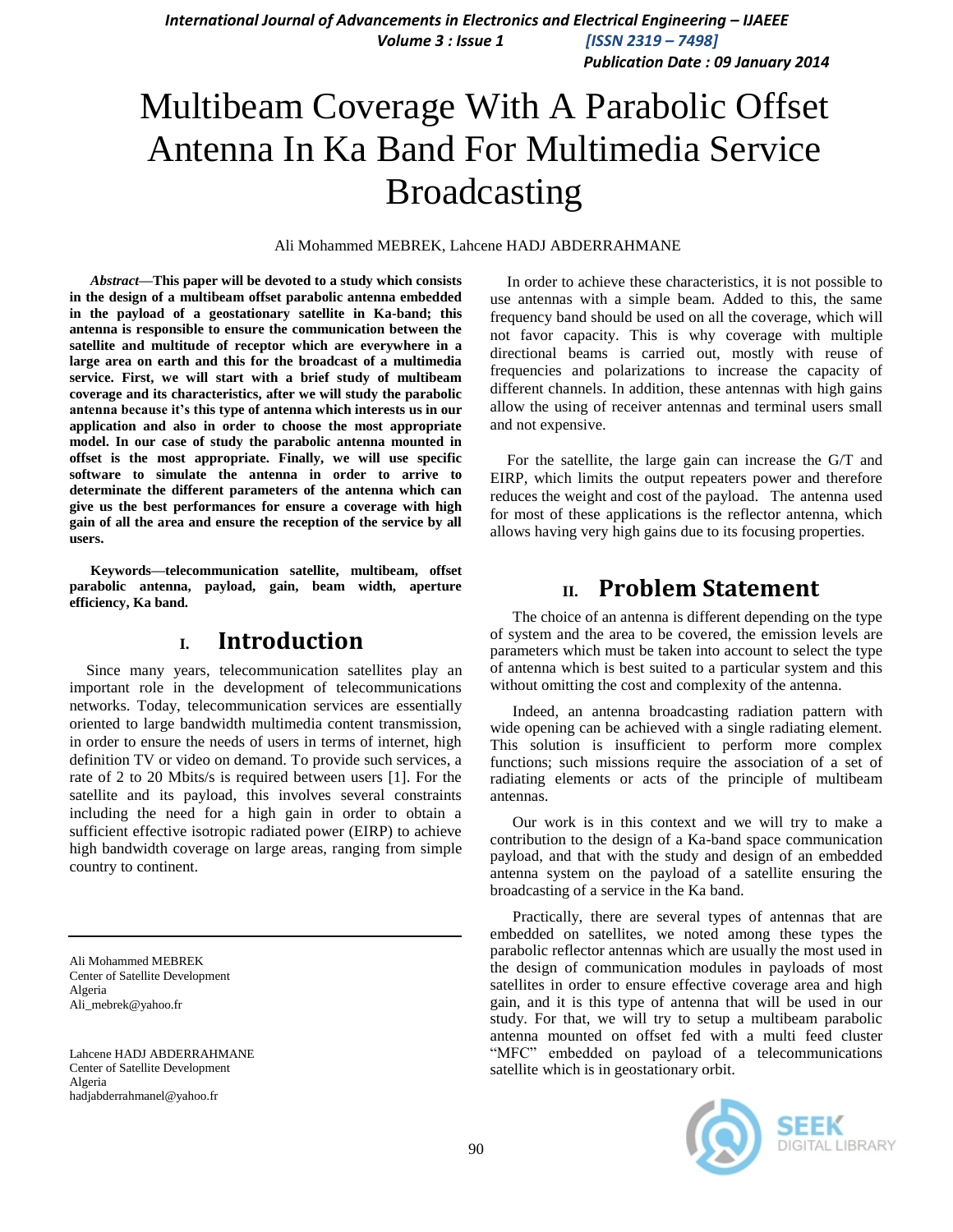# **III. Multibeam Coverage**

The radiation pattern of a satellite antenna is typically characterized by a main lobe, which concentrates most of the radiated power in a defined direction and low side lobes to minimize interference. The main lobe is conventionally called beam and its intersection with the earth is a spot. Since the gain of an antenna is inversely proportional to the beam aperture, it is necessary to use multibeam antennas to cover a large area with a homogeneous and high gain. The use of "N  $*$  N" spots to cover a given area divides by "N" the size of the latter. Therefore, the beams associated with each of these spots have an opening"N" time smaller. Thus, the gain of each of the spots and thus the coverage area will be increased by "20Log N". However, to increase the isolation between the spots, the frequency band is divided into channels. Thus, two adjacent spots operate in a different channel. Another advantage of these multibeam antennas is the rate. Indeed, with an " $N * N$ " spots forming and using " $M$ " sub-band, the rate is multiplied by "N / M" with respect to its counterpart in a single source [2].

An example of a cover made up of 48 spots operating in four frequency sub-band (A, B, C, D) is shown in "Fig. 1".



Figure 1. Multiple beams coverage.

However, the use of a multibeam system requires an antenna radiation pattern with low side-lobes and cross polarization minimum in order to limit interference between spots.

# **IV. Offset Parabolic Antenna**

A parabolic antenna is an [antenna](http://en.wikipedia.org/wiki/Antenna_%28radio%29) that uses a [parabolic](http://en.wikipedia.org/wiki/Parabolic_reflector)  [reflector,](http://en.wikipedia.org/wiki/Parabolic_reflector) a curved surface with the cross-sectional shape of a [parabola,](http://en.wikipedia.org/wiki/Parabola) to direct the radio waves. The most common form is shaped like a [dish](http://en.wikipedia.org/wiki/Dishware) and is popularly called a dish antenna or parabolic dish. The parabolic antennas projectors are equivalent to wave radiating apertures large compared to the wavelength. Their role is to transform a spherical wave emitted by the source placed at the focus of the reflector plane wave and vice versa. The dish is similar to a circular opening equivalent diameter D, the illumination law is equiphase with amplitude that depends on the radiation pattern of the primary source (feed). Radiation obtained forms a highly directional beam. High gain and low side lobes are also obtained with this type of antenna [3].

In practice, there are different types of parabolic antennas which are used on payload of satellite; we have:

- Simple reflector antenna;
- Double reflector antenna: For this type of reflector antenna we have Cassegrain and Gregorian antenna.

The choice of the type of parabolic antenna is depending on the cost of implementation and the level of performance required. In our case, after the study of several theses dealing with the subject of multibeam parabolic antennas for space applications [4] [5] [6], we conclude that the offset parabolic antenna "Fig. 2" is most commonly used in payload of satellites in Ka band.



Figure 2. Representation of an offset parabolic reflector.

With: D: Diameter

- F: Focal length  $(0.75 \le F/D \le 1.8)$
- H: Offset  $(0.2 \le H/D \le 0.5)$

To generate a plurality of beams in the case of fixed multispot coverage of the Earth by an embedded antenna, all this is realized by using in the focal plane of the reflector as many sources as desired spots. Therefore, it is possible to obtain a multibeam radiation with a group of primary sources located in the focal plane of the reflector [7]. Each of these elements corresponds to a radiated beam whose direction depends on the position of the source considered in relation to the focal point as shown in "Fig. 3".

Pointing directions of the beams is multiple of a variable angle"  $\theta$ f", with a battery of"  $2n +1$ " sources, the pointing angles of the beams are between- "n\* $\theta$ f" and "n \* $\theta$ f" whereas in the beam generated by the source focal point is at  $0^\circ$ .

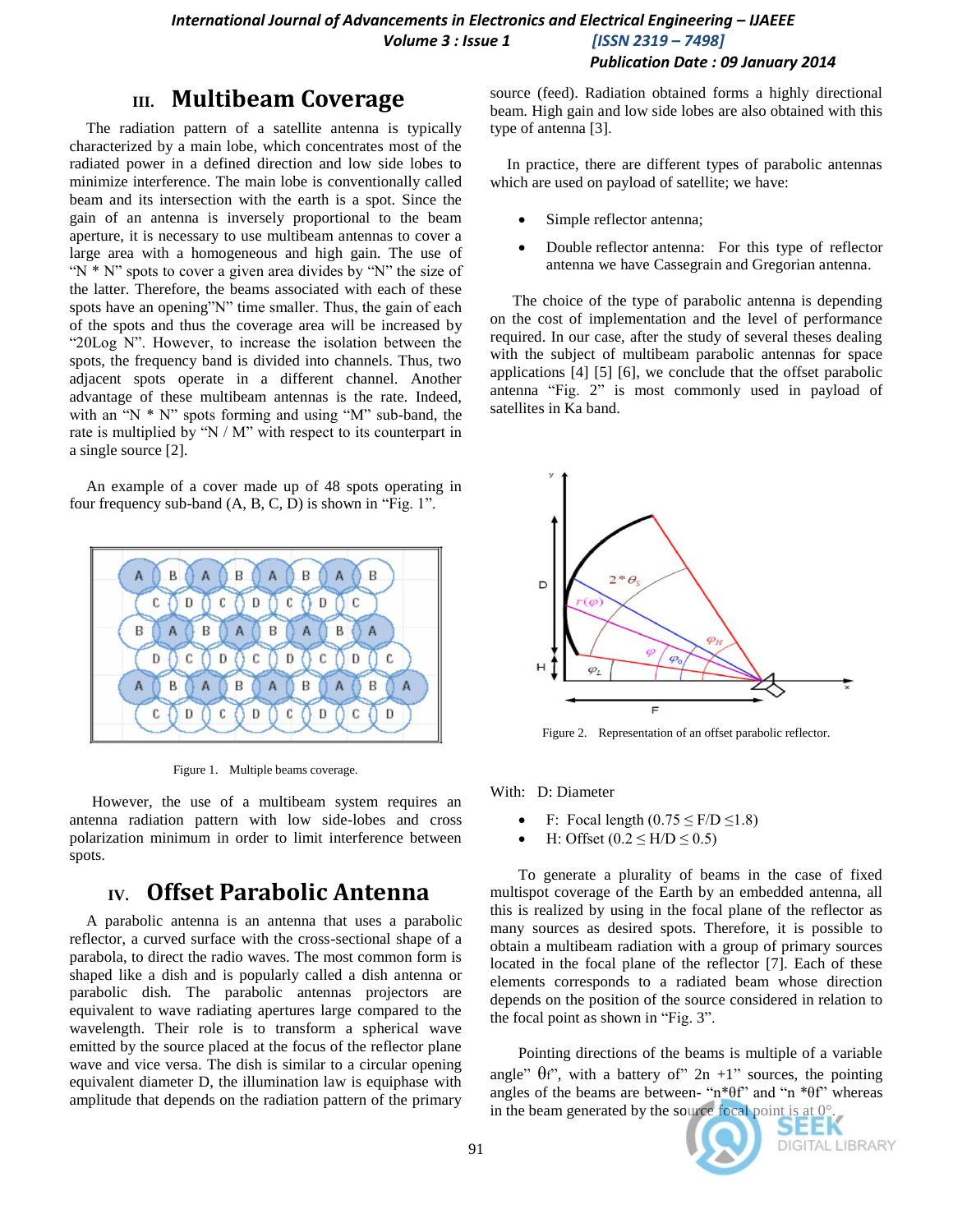Direction des faisceaux  $\overline{D}$ Plan focal  $\mathbf H$ Point focal F F

Figure 3. Multiple beams generated by the reflector.

# **V. Context Of Study**

This work is inscribed in the context of a project entitled contribution to the design of a Ka-band payload for space communication; our work in this project is devoted to do the design and the study of embedded antenna system on the payload of a Ka band satellite. For this application the satellite payload will be responsible for receiving a signal transmitted by an earth station control and then broadcasting this signal (service) to multi-users over a large area "Fig. 4".

The antenna system on board will be comprised of a set of antennas and the part which we want to study is the communication module in it, it will consist of two separate antennas, the first is a parabolic reflector antenna mounted on offset to receive the signal from the earth station and the second and is this antenna which we will design in this study, this antenna is a parabolic reflector antenna mounted on offset against but here we will use a multibeam antenna to broadcast the signal (ensure the transmission of a service) to a set of users. In what follows we will make the design of a multibeam parabolic antenna mounted on offset fed by a set of horns in the Ka band to ensure full coverage of the area shown in "Fig.4".



Figure 4. Geographical area to be covered.

## **VI. Working Methodology**

*Publication Date : 09 January 2014*

To design the multibeam antenna embedded in the Ka band payload of communication satellite, the working methodology followed is given by the next steps:

- 1) Choice of working frequency.
- 2) Determinate the area to be cover by the antenna.
- 3) Determinate the type of antenna which is the best adapt to our case of study.
- 4) Selection of the different parameters of the antenna (N: number of spots, D: diameter, F: focal, H: the offset, polarization, type of feed).
- 5) Calculating the different parameters of the antenna.

# **VII. Simulation and Results**

In this part, we will design and simulate a multibeam offset parabolic antenna that can be embedded in payload of a telecommunication satellite in the Ka band and intended to broadcast a received signal (service) to different users in a large area, after study of several thesis and according to what is practically done we will use a parabolic antenna mounted on offset fed by a multi feed cluster "MFC".

We will use these parameters for our study:

- Frequency (F=20 GHz, the downlink frequency of Ka band).
- Circular polarization (RHCP: Right Hand Circular Polarization).
- Circular horn as feed.

From there, we had done a multitude of calculations and simulations under SATSOFT [8] software to configure the parabolic antenna. First, we must define the number of spots which are needed to cover the entire geographical area; this number is equal to the number of feeds needed to be integrated in the network of illumination of the parabola.

Then we have the parabola size which consists in the determination of diameter, focal length to diameter ratio and the offset. After that, we must also find the optimal combination between the diameter of the feeds (circular horns) and the spacing between them in order to avoid an eventual overlap between the different spots and have a good crossover level.

So after that all simulations are done, we had the results which are reported in the following table:

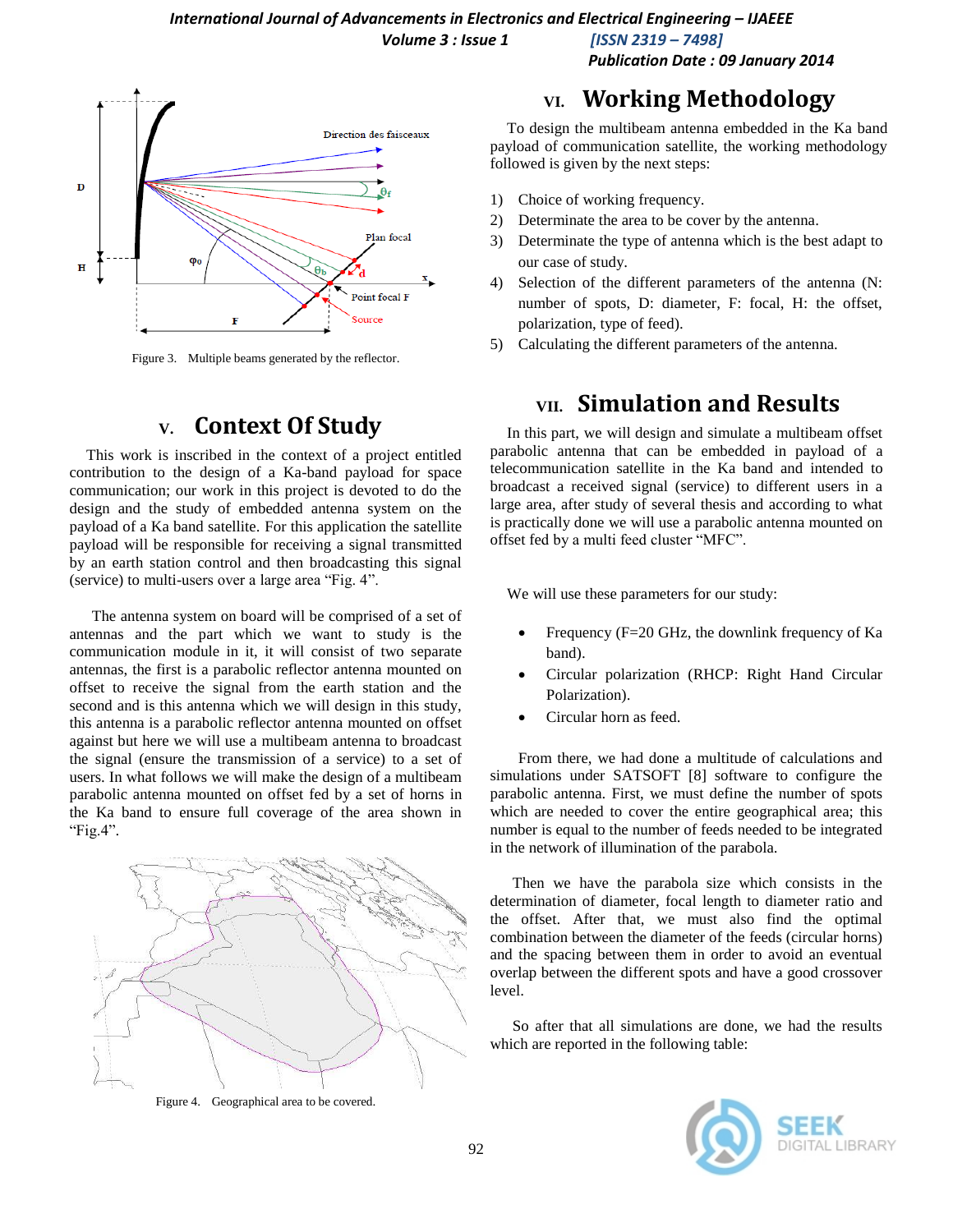#### *International Journal of Advancements in Electronics and Electrical Engineering - IJAEEE Volume 3 : Issue 1 [ISSN 2319 – 7498] Publication Date : 09 January 2014*

#### TABLE I. DIFFERENT PARAMETERS OF THE ANTENNA

| Parameters                                  | Values              |
|---------------------------------------------|---------------------|
|                                             |                     |
| Frequency 'Fdown'/ wavelength ' $\lambda$ ' | 20 GHz / 1.5 Cm     |
| Number of spots                             | 28                  |
| Antenna diameter 'D'                        | 1.5 <sub>m</sub>    |
| Focal length 'F'                            | $2.2 \text{ m}$     |
| F/D                                         | 1.47                |
| Antenna offset 'H'                          | $60 \, \mathrm{Cm}$ |
| H/D                                         | 0.4                 |
| Feed diameter                               | 2.27 Cm             |
| Beam spacing                                | $0.523$ °           |
| Feed spacing                                | 2.27 cm             |
| Crossover level                             | $-2.23$ dB          |
| 3 db Beamwidth                              | $0.605^{\circ}$     |
| Polarization                                | <b>RHCP</b>         |
| Aperture Efficiency                         | 53.23%              |
| Gain                                        | 45.42 dB            |

 From the above table, we can see that to cover the entire geographical area we have 28 spots "Fig.5", so we have 28 circular horns in the network to illuminate the parabolic reflector to provide global coverage of the area.



Figure 5. Number of spots needed to cover the area.

 And for the other parameters of the antenna, we can note on the basis of table1 the following remarks:

• The parabolic antenna has a diameter of 1.5 m and a focal length of 2.2 m, so a ratio  $F/D = 1.47$ , so it is in the range  $"0.75 \leq F/D \leq 1.8"$ .

• The offset of the antenna is 0.6 m, so a ratio H/D = 0.4 which is also in the range "0.2 $\leq$  H / D  $\leq$  0.5", so the antenna will not be cumbersome for a geostationary satellite.

• The maximum gain of the antenna is 45.42 dB, this gain may vary from one spot to another "Fig.6", for example the gain for the spot No. 17 is 45.41dB and may decrease until to a value of 45.22 dB for the No. 14 spot, but the difference is not very substantial.

• The aperture efficiency is about 53%, which can be considered as a good performance given the number of horn feeds in the source of illumination.

• The 3dB beamwidth is low, which will generate an antenna with good directivity.

• Feed diameter is 2.27 cm as the feed spacing, which will avoid the problem of overlap between the beams.



Figure 6. Multibeam coverage of the area.

 In the previous figure, we have the global coverage of the desired area with a multibeam parabolic antenna mounted on offset and fed by a network of 28 circular horns, we have also in the figure the location of all the different spots and their gains.